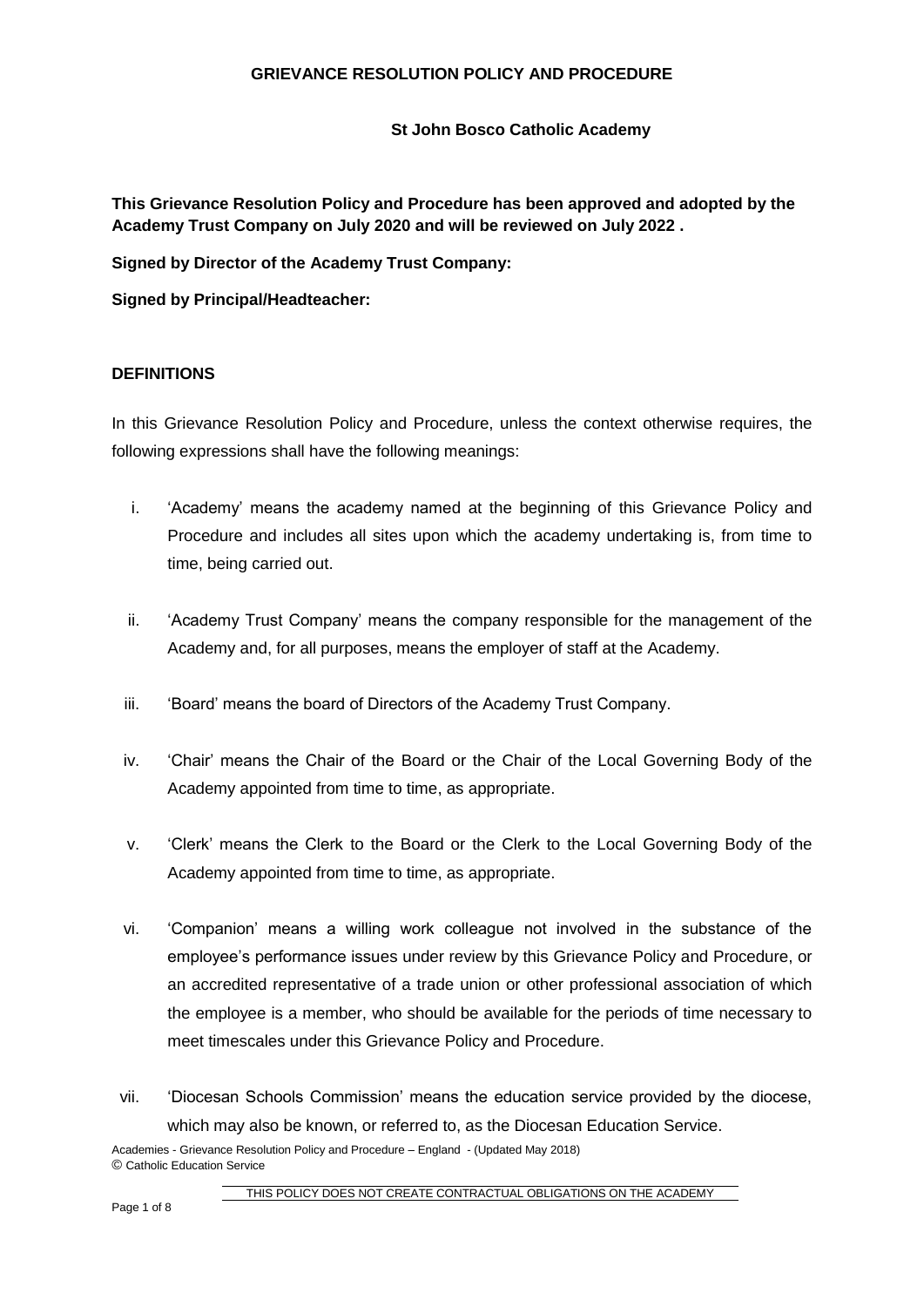- viii. 'Directors' means directors appointed to the Board of the Academy Trust Company.
- ix. 'Governing Board' means the body carrying out the employment functions of the Academy Trust Company and such term may include the Board and a Local Governing Body of the Academy.
- x. 'Governors' means the governors appointed and elected to the Local Governing Body of the Academy, from time to time.
- xi. 'Local Governing Body' means the group of governors appointed and elected to carry out specified functions in relation to the Academy as delegated by the Academy Trust Company.
- xii. 'Resolution Manager' or 'Manager' means a Stage 1 Resolution Manager and/or a Stage 2 Resolution Manager, as the context so requires, appointed in accordance with Paragraph 3 to conduct the formal procedure set out at Paragraph 5.
- xiii. 'Vice-Chair' means the Vice-Chair of the Board or the Vice-Chair of the Local Governing Body of the Academy elected from time to time, as appropriate.

### **1. SCOPE OF PROCEDURE**

- 1.1 This Grievance Resolution Policy and Procedure is available to you insofar as any grievance relates to your work within the Academy and you are an employee or worker at the Academy (hereinafter referred to as an "employee" or "you").
- 1.2 The Academy is committed to ensuring respect, objectivity, belief in the individual, consistency of treatment and fairness in the operation of this policy. This commitment extends to promoting equality of opportunity and eliminating unlawful discrimination throughout the academy community.
- 1.3 This Grievance Policy and Procedure offers opportunities to ensure justice for teachers, support staff and pupils alike and has the potential for the expression of Christian qualities such as honesty, self-knowledge, respect for others and their gifts, recognition of the needs and achievements of others, challenge to self and others, personal growth and openness.
- 1.4 This procedure **can** be used to:
	- (a) bring about a resolution to your work-related grievance unless the situation is listed at 1.5 below as falling into a separate procedure;
	- (b) to raise a grievance in relation to (but not limited to) terms and conditions of employment, health and safety, work relations, bullying and harassment, discrimination.

Academies - Grievance Resolution Policy and Procedure – England - (Updated May 2018) © Catholic Education Service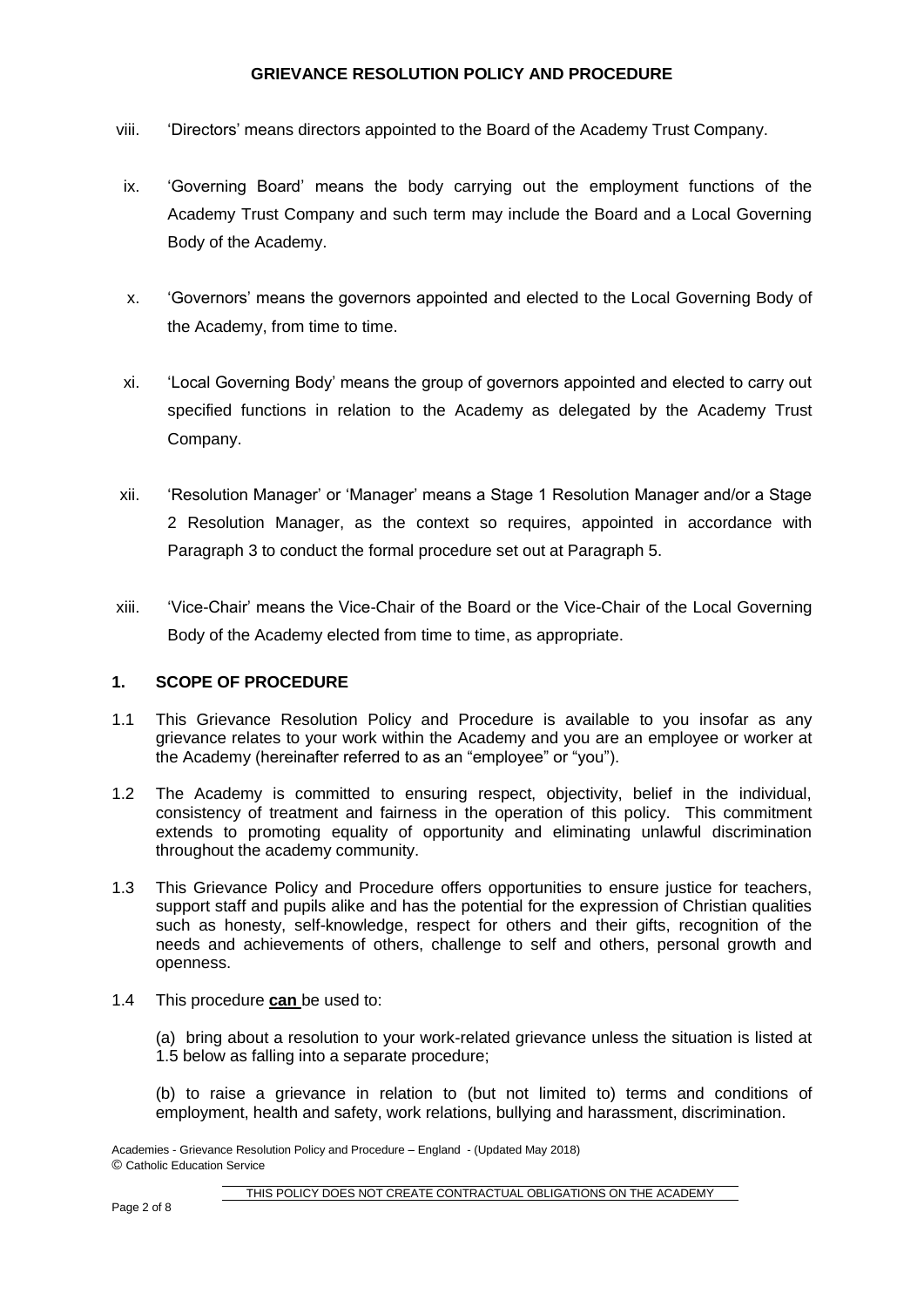- 1.5 This procedure **cannot** be used to:
	- (a) complain about the use of any other procedure or process (e.g. disciplinary, capability, restructuring etc) in relation to you whilst that procedure is being followed;
	- (b) appeal against any formal or informal disciplinary sanction;
	- (c) appeal against any decision to terminate your employment whether on grounds of illhealth, incapacity, redundancy, misconduct, poor performance or other grounds;
	- (d) appeal against selection for redundancy;
	- (e) complain about, or appeal against, any decision relating to pay or grading. Such matters are covered by the Academy's Pay Policy;
	- (f) complain about or appeal against any decision relating to your pension. Separate Dispute Resolution Procedures have been set up by the Teachers' Pension Scheme and the local fund of the Local Government Pension Scheme;
	- (g) complain about any matter that forms a collective grievance where the appropriate mechanism is for representations to be made by the appropriate trade union representatives;
	- (h) complain about any matter which is properly the subject of a statutory consultation process;
	- (i) complain about matters which have been, or should have been, brought under a separate policy or procedure operated by the Academy, such as the Academy's Complaints Policy and Procedure or Public Interest Disclosure/Whistleblowing Policy and Procedure; or
	- (j) complain about matters which are more than three months old where the grievance has already been dealt with or is no longer relevant or live (though this shall not prevent you referring to matters more than three months old in relation to a grievance which is otherwise live).
	- (k) Raise a safeguarding concern in relation to (a) child(ren) as any such concern should be reported immediately to the Designated Safeguarding Lead or to the Local Authority Designated Officer or appropriate authority as specified in the Academy's Safeguarding Policy.
- 1.6 An employee is entitled to have access by arrangement to their personnel file and to request the deletion of time-expired records in line with the provisions of the General Data Protection Regulation (GDPR).
- 1.7 The Academy Trust Company delegates its authority in the manner set out in this policy.
- 1.8 The primary purpose of this procedure is to resolve current grievances.
- 1.9 The primary purpose is not to make findings of fact on historical matters (though this may be required in resolving some grievances).
- 1.10 The Academy's focus is on the remedial steps required to resolve a grievance.

Academies - Grievance Resolution Policy and Procedure – England - (Updated May 2018) © Catholic Education Service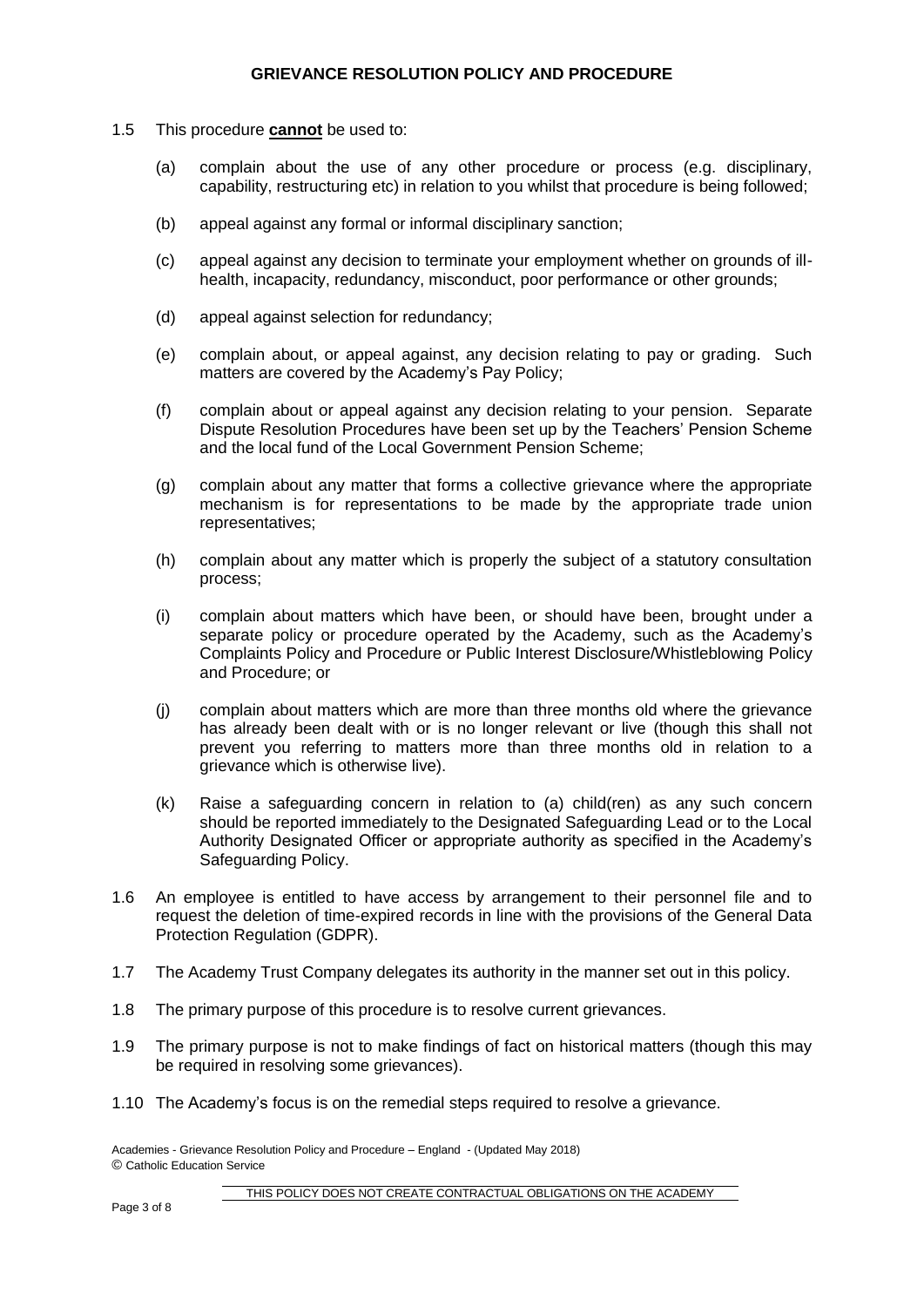- 1.11 The Academy does not speak of grievances being "against" any particular person but rather of grievances "relating" to a particular person.
- 1.12 The Academy shall seek to resolve any grievance raised by an employee during their notice period and/or garden leave period, using this policy.
- 1.13 There may be occasions where this procedure needs to be modified to comply with the requirements of the Academy's Child Protection and Safeguarding Policies, for example, by allowing the Local Authority Designated Officer to offer advice to the Academy Trust Company at appropriate stages.
- 1.14 In this policy "working day" means any day on which you would ordinarily work if you were a full-time employee. In other words, "working day" will apply differently to teaching and non-teaching staff. However, part-time and full-time staff will not be treated differently for the purposes of implementing this policy and procedure.

### **2. INFORMAL RESOLUTION**

- 2.1 The Academy Trust Company encourages employees to resolve grievances informally and without recourse to the formal grievance wherever possible;
- 2.2 Before raising a formal grievance under this procedure, you should try to resolve the matter informally either through your line manager or, where possible, with the other party.
- 2.3 Where there is scope to reach a resolution informally, various strategies will be discussed with you and you may wish to suggest possible strategies that may assist in reaching informal resolution.
- 2.4 Examples of informal action might include engaging in informal discussions with you; introducing team building sessions; offering team training; mediation sessions or other appropriate options depending on the specific circumstances of the grievance.
- 2.5 If an employee does not feel that there is a reasonable prospect of resolving their grievance informally and/or if attempts to do so have been unsuccessful, they may invoke the formal grievance resolution procedure.

### **3. RESOLUTION MANAGERS**

The Resolution Manager should, where possible, be someone not personally involved in the matter which is the subject of the grievance and will be appointed in accordance with the table below depending on the subject matter of the grievance:

| Your grievance relates to                                             | <b>Stage 1 Resolution</b><br><b>Manager</b> | <b>Stage 2 Resolution</b><br><b>Manager</b>                               |
|-----------------------------------------------------------------------|---------------------------------------------|---------------------------------------------------------------------------|
| Pupils, parents or staff<br>(other than the<br>Principal/Headteacher) | The Principal/Headteacher                   | Chair or another non-staff<br>Director/Governor<br>nominated by the Chair |

Academies - Grievance Resolution Policy and Procedure – England - (Updated May 2018) © Catholic Education Service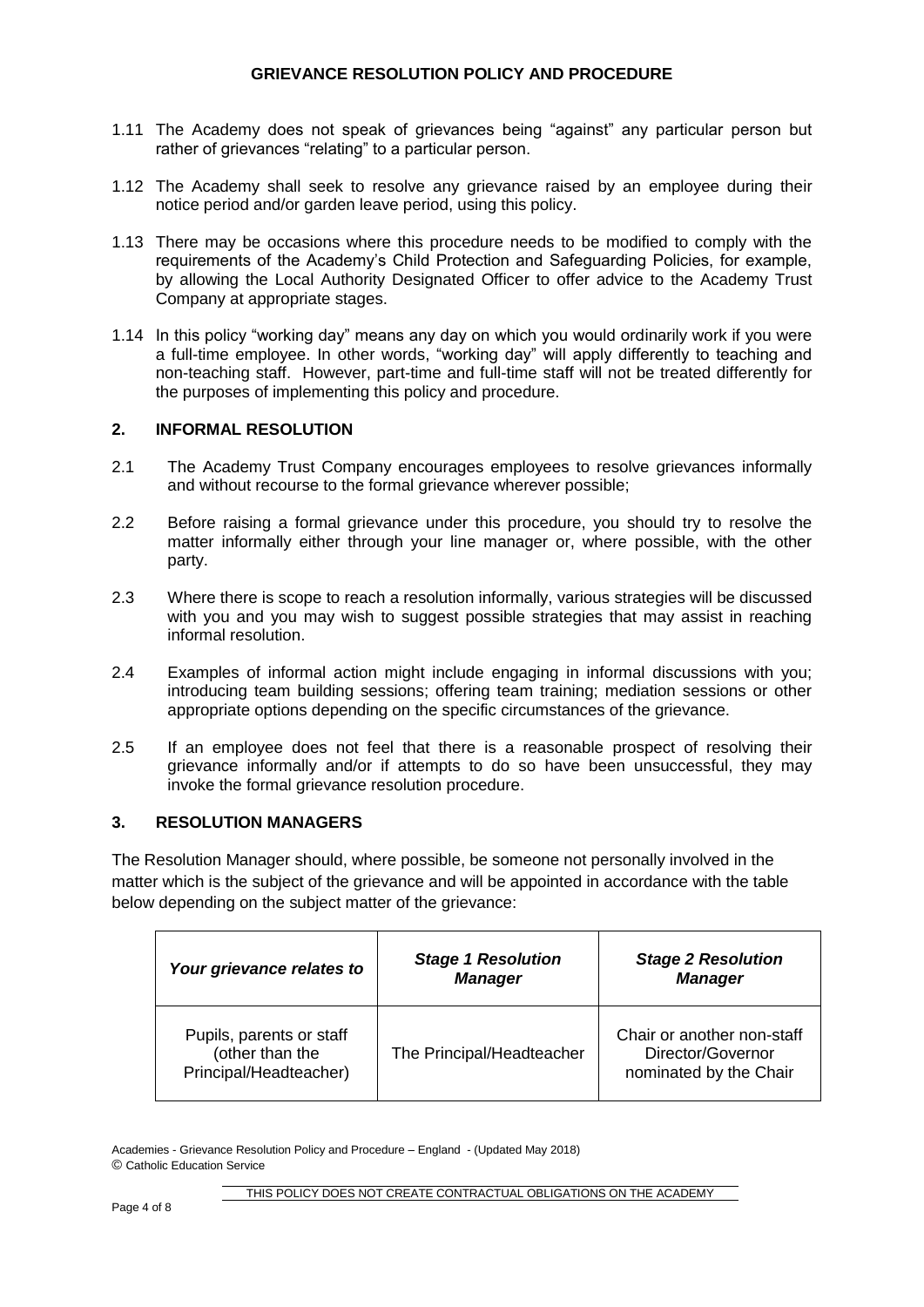| The Principal/Headteacher                                               | The Chair                                                                                                    | Directors'/Governors'<br>Appeal Panel appointed by<br>the Vice-Chair                                                              |
|-------------------------------------------------------------------------|--------------------------------------------------------------------------------------------------------------|-----------------------------------------------------------------------------------------------------------------------------------|
| A Director/Governor or<br>Directors/Governors (other<br>than the Chair) | The Chair                                                                                                    | Directors'/Governors'<br>Appeal Panel appointed by<br>the Vice-Chair (or the Clerk<br>if the matter relates to the<br>Vice-Chair) |
| The Chair (or a group of<br>Directors/Governors<br>including the Chair) | The Vice Chair or another<br>non-staff Director/Governor<br>(other than the Chair)<br>nominated by the Clerk | Directors'/Governors'<br>Appeal Panel appointed by<br>the Vice-Chair (or the Clerk<br>if the matter relates to the<br>Vice-Chair) |
| The whole body of<br>Directors/Governors                                | The whole body of<br>Directors/Governors                                                                     | A panel appointed by the<br>Diocesan Schools<br>Commission                                                                        |

### **4. POWERS OF RESOLUTION MANAGERS**

- 4.1 As part of the resolution of a grievance raised under the formal procedure at Paragraph 5 below, a Resolution Manager will carry out an investigation into the allegations made by the employee in their Form GRP1 and/or GRP2 or as a result of anything discussed at a Stage 1 Resolution Meeting or a Stage 2 Resolution Meeting.
- 4.2 As part of the resolution of a grievance raised under the formal procedure at Paragraph 5 below, a Resolution Manager may, where he/she reasonably believes that such action will result in a partial or full resolution of the grievance:
	- (a) Request an independent investigation be carried out into the allegations made by the employee in their Form GRP1 and/or GRP2 or as a result of anything discussed at a Stage 1 Resolution Meeting or a Stage 2 Resolution Meeting. The Clerk will appoint the independent investigator within 5 working days of a request by the Resolution Manager;
	- (b) Make a recommendation that the employee who has raised the grievance attend independent mediation with any other party who is the subject of the grievance;
	- (c) Recommend any other reasonable course of action.
- 4.3 Nothing in this Paragraph 4 shall prejudice the Academy's general right to deal with grievances with the assistance specified in Paragraph 11.

Academies - Grievance Resolution Policy and Procedure – England - (Updated May 2018) © Catholic Education Service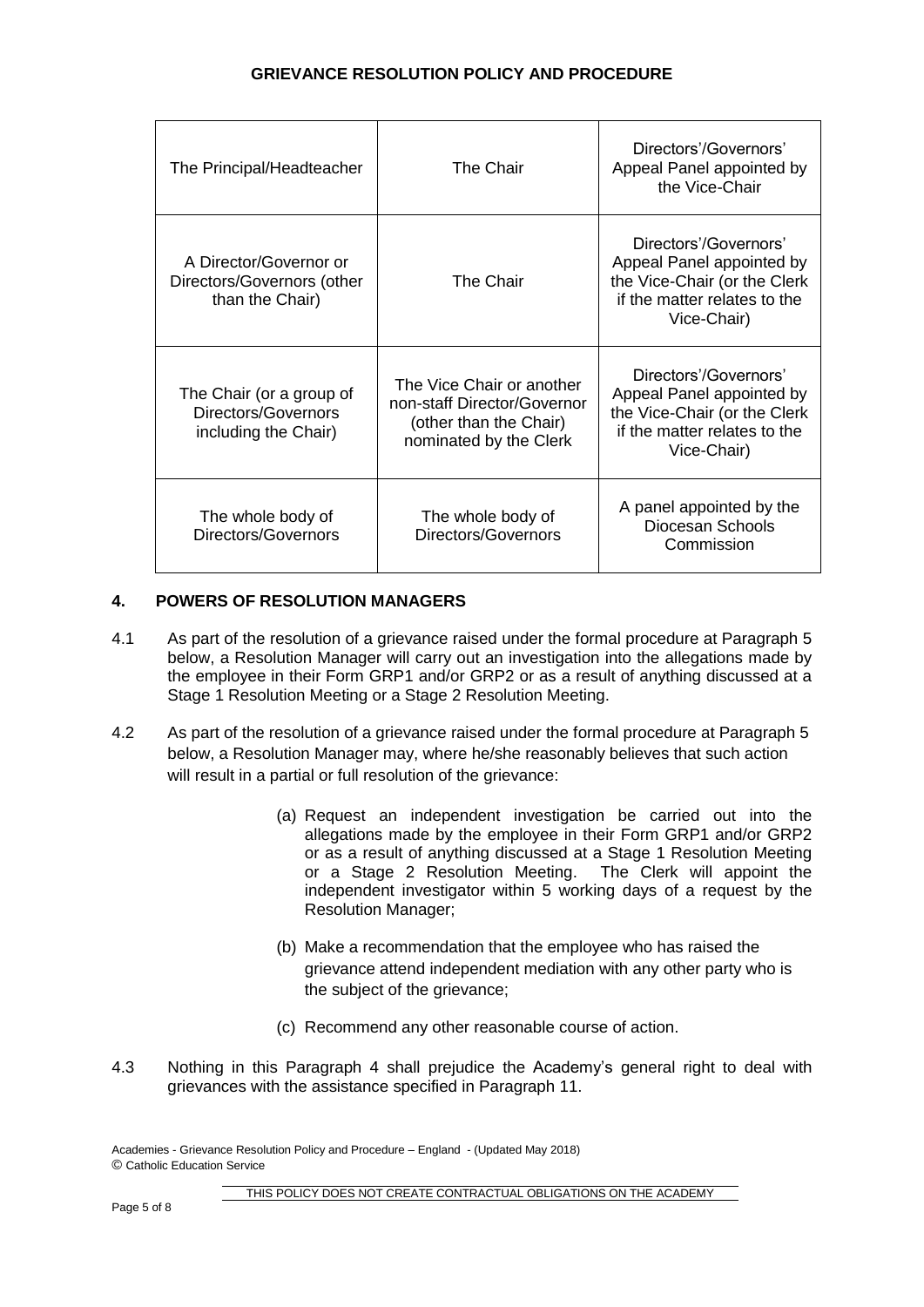### **5. FORMAL GRIEVANCE**

### 5.1 **Stage 1**

- 5.1.1 If you have not been able to resolve a problem through informal discussions in accordance with Paragraph 2, you must use Form GRP1 (available on the Academy's Intranet or other relevant place as notified to you by the Academy) and submit it to the Clerk.
- 5.1.2 The Clerk will formally appoint a Stage 1 Resolution Manager following the guidance in Paragraph 3 above.
- 5.1.3 The Stage 1 Resolution Manager will arrange to meet with you as soon as possible to discuss your grievance. This meeting is a Stage 1 Resolution Meeting and will normally be held within 10 working days of the Stage 1 Resolution Manager receiving your completed Form GRP1 from the Clerk.
- 5.1.4 The Stage 1 Resolution Manager will confirm the outcome of the Stage 1 Resolution Meeting in writing to you within 5 working days of the date of the Stage 1 Resolution Meeting ("the Stage 1 Resolution Letter").

### 5.2 **Stage 2 (APPEAL)**

- 5.2.1 In the event that you are not satisfied with the outcome of the Stage 1 Resolution Meeting as set out in the Stage 1 Resolution Letter, you can appeal by sending a completed Form GRP2 (available on the Academy's Intranet or other relevant place as notified to you by the Academy) to the Clerk within 5 working days of the Stage 1 Resolution Letter being sent to you.
- 5.2.2 The Clerk will formally appoint a Stage 2 Resolution Manager (who will not be the Stage 1 Resolution Manager) following the guidance in Paragraph 3 above.
- 5.2.3 The Stage 2 Resolution Manager will arrange to meet with you as soon as possible to discuss your appeal. This meeting is a Stage 2 Resolution Meeting and it will normally be held within 10 working days of receiving your completed Form GRP2 from the Clerk.
- 5.2.4 The Stage 2 Resolution Manager will confirm the outcome of the Stage 2 Resolution Meeting in writing to you within 5 working days of the date of the Stage 2 Resolution Meeting ("the Stage 2 Resolution Letter"). The decision of the Stage 2 Resolution Manager is final and there will be no further right of appeal.

### **6. DIRECTORS'/GOVERNORS' APPEAL PANEL**

- 6.1 The Directors'/Governors' Appeal Panel shall comprise two or three non-staff Directors/Governors not previously involved in the matter and shall not comprise the Chair or Vice-Chair unless there are insufficient numbers of non-staff Directors/Governors not previously involved in the matter, in which case the Chair and/or Vice-Chair may be appointed to a Directors'/Governors' Appeal Panel.
- 6.2 In the event that there are insufficient numbers of Directors/Governors available to participate in the Directors'/Governors' Appeal Panel, the Academy Trust Company may appoint associate members solely to participate in the Directors'/Governors' Appeal Panel on the recommendation of the Diocesan Schools Commission.

Academies - Grievance Resolution Policy and Procedure – England - (Updated May 2018) © Catholic Education Service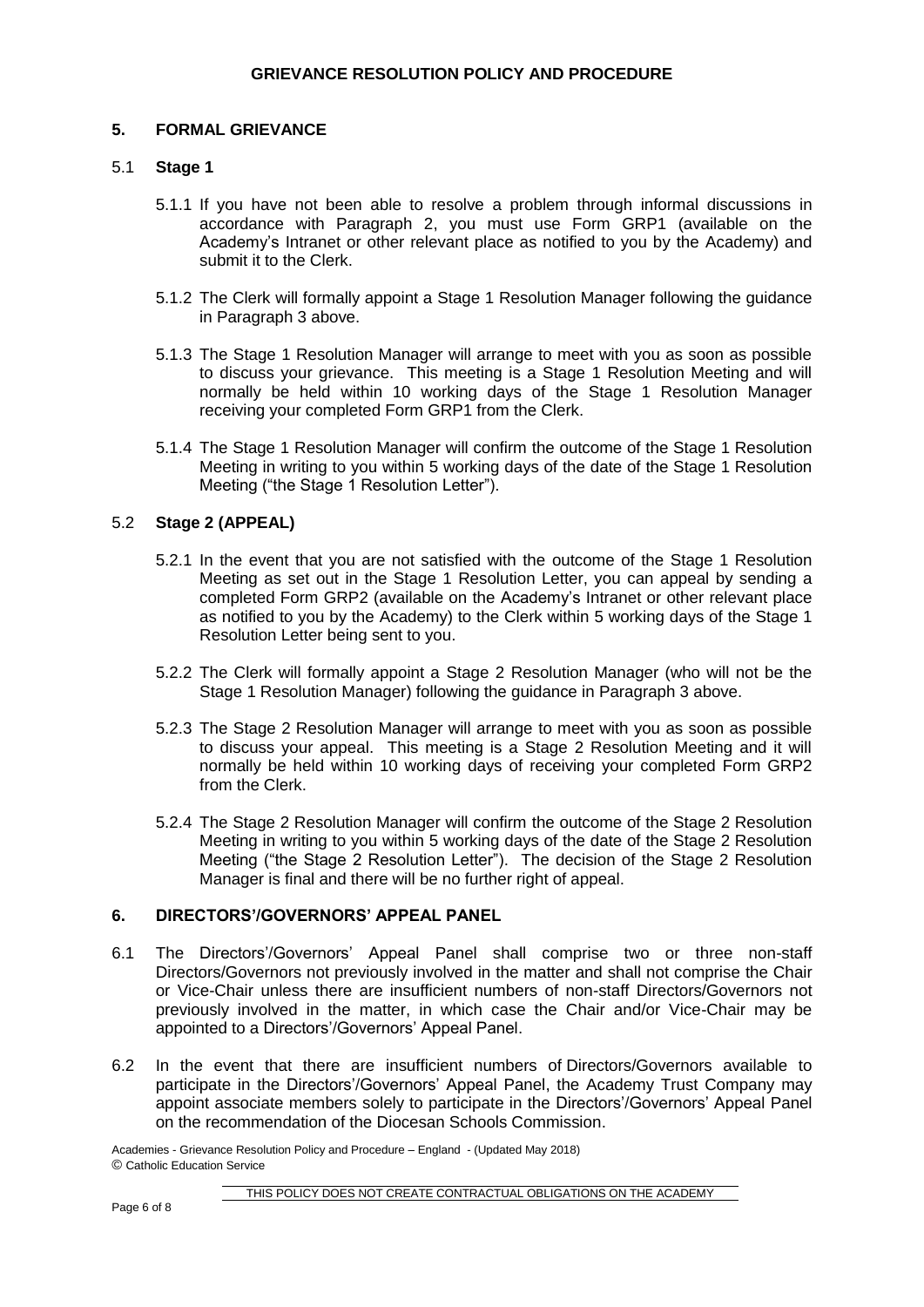# **7. COMPANION**

- 7.1 If you are an employee and have presented a completed Form GRP1 you may be accompanied at any meetings under this policy by a Companion.
- 7.2 You must let the relevant Resolution Manager know who your Companion will be at least one working day before the relevant Resolution Meeting.
- 7.3 If you have any particular reasonable need, for example, because you have a disability, you may also be accompanied by a suitable helper.
- 7.4 Your Companion can address the Resolution Meeting in order to:
	- (a) put your case;
	- (b) sum up your case;
	- (c) respond on your behalf to any view expressed at the Resolution Meeting; and
	- (d) Ask questions on your behalf.
- 7.5 Your Companion can also confer with you during the meeting.
- 7.6 Your Companion has no right to:
	- (a) answer questions on your behalf;
	- (b) address the meeting if you do not wish it; or
	- (c) prevent you from explaining your case.
- 7.7 Where you have identified your Companion and they have confirmed in writing to the relevant Resolution Manager that they cannot attend the date or time set for the Resolution Meeting, the relevant Resolution Manager will not usually postpone the Resolution Meeting for a period in excess of five working days from the date set by the Academy to a date or time agreed with your Companion provided that it is reasonable in all the circumstances. Should your Companion subsequently be unable to attend the rearranged Resolution Meeting, the Resolution Meeting may be held in their absence or written representations will be accepted.

### **8. CONFIDENTIALITY AND TRANSPARENCY**

- 8.1 Proceedings and records of any grievance will be kept as confidential as possible but you must appreciate that circumstances can mean that grievances cannot always be dealt with on an entirely confidential basis.
- 8.2 A grievance you raise could result in the instigation of disciplinary action in respect of another employee and, to protect the confidentiality of that process, the Academy may not be able to inform you of the fact of the disciplinary process or of the disciplinary action which has been taken as a result of your grievance, if any.
- 8.3 The parties should not disclose the fact or content of any grievance to any employee or third party without the express consent of the Resolution Manager (except that you are allowed to approach a prospective Companion). Failure to comply with this clause may render you liable to disciplinary action under the Academy's Disciplinary Policy and Procedure.

Academies - Grievance Resolution Policy and Procedure – England - (Updated May 2018) © Catholic Education Service